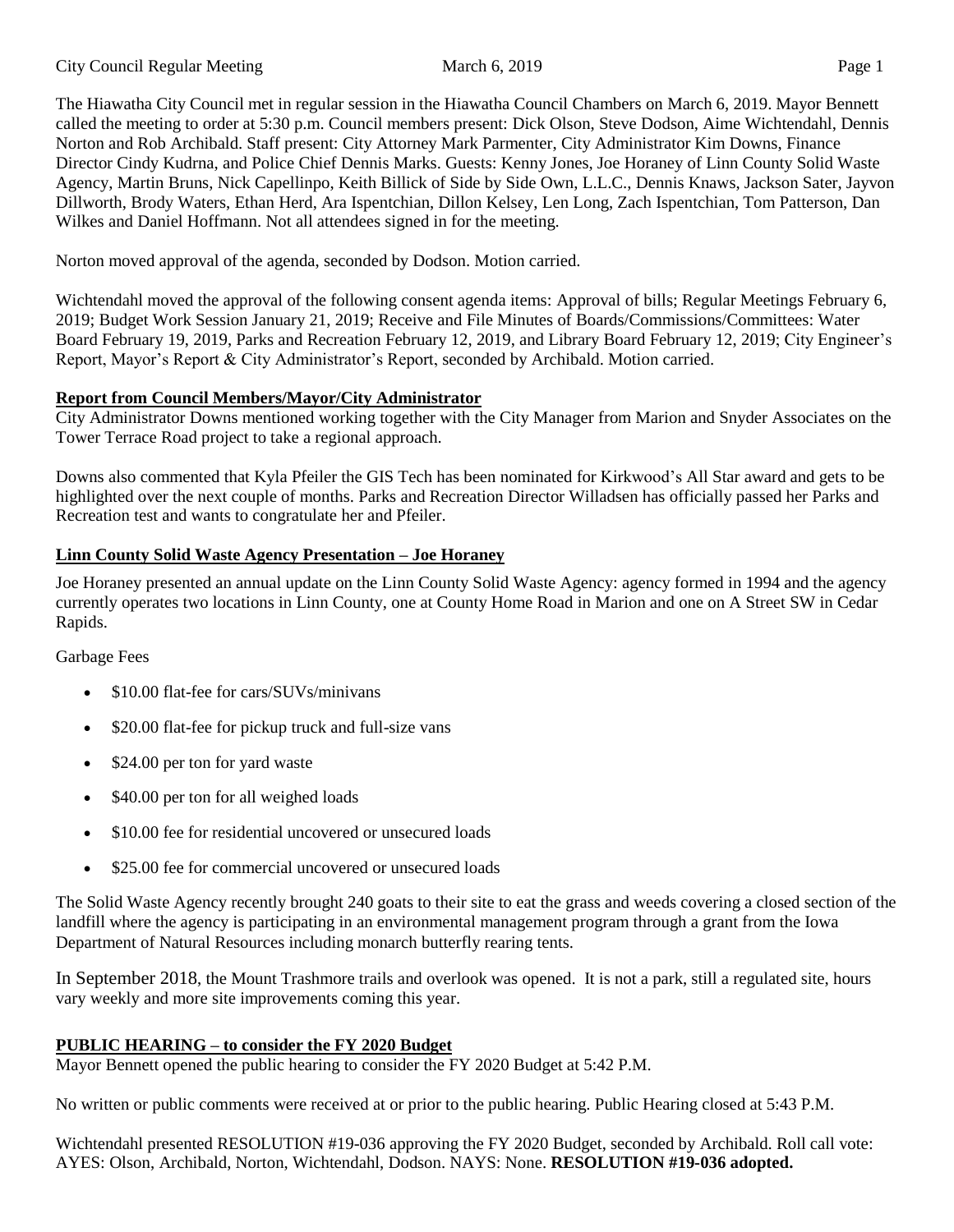### **PUBLIC HEARING – on the proposal to enter into a Purchase, Sale and Development Agreement with Side by Side Own, L.L.C. and Side by Side Develop, L.L.C., which includes the potential sale of the City's interest in real property**

Mayor Bennett opened the public hearing on the proposal to enter into a Purchase, Sale and Development Agreement with Side by Side Own, L.L.C. and Side by Side Develop, L.L.C., which includes the potential sale of the City's interest in real property at 5:44 P.M.

Keith Billick of Side by Side Develop, L.L.C. thanked Council and staff and said they are ready to get going on project and spoke on some of the highlights below:

- Project rebranded to Hiawatha Midtown
- Multi-family eight story tower on the corner of Robins and Center Point Road(s)
- Mix of retail/commercial, residential, and future flexible retail
- Small business or larger business, looking at trends, live/work units where people would buy a slice of the building with retail below and living quarters above, providing available spaces to live and work
- Four (4) phase project estimated to be complete in three and a half years
- Already have interested parties in the housing development(s)
- TIF \$890,000 over five years
- Ten-year sliding scale for residential tax abatement
- Private investment of \$72 million, 12.74 acres (7.5 acres developed, and 5.24 acres open space)

Council Member Wichtendahl commented she is very excited for the project and really likes the branding and thanked Mr. Billick for all his work.

Council Member Olson said, "This is a result of a lot of years of work around 15-20 years and people who have a shared common vision. Nothing in Hiawatha will ever be the same." and thanked Mr. Billick.

Mayor Bennett said, "Adds a lot of beds and a different style to look at."

Council Member Dodson commented, "It is a fantastic project and cannot wait to get started."

Council Member Archibald said, "This will give Hiawatha an identity and loves the live/work spaces."

No additional written or public comments were received at or prior to the public hearing. Public Hearing closed at 6:02 P<sub>M</sub>

Olson presented RESOLUTION #19-037 making final determination on potential sale of interest in real property and approving and authorizing execution of a Purchase, Sale, and Development Agreement by and among the City of Hiawatha, Side by Side Own, L.L.C. and Side by Side Develop, L.L.C, seconded by Archibald. Roll call vote: AYES: Norton, Dodson, Wichtendahl, Archibald, Olson. NAYS: None. **RESOLUTION #19-037 adopted.**

### **Earth Day Community Collection Event on April 27, 2019 from 9:00 A.M. – 11:00 A.M.**

Dodson presented RESOLUTION #19-038 approving a Community Collection Event with Midwest Electronic Recovery, seconded by Wichtendahl. Roll call vote: AYES: Wichtendahl, Olson, Dodson, Norton, Archibald. NAYS: None. **RESOLUTON #19-038 adopted.**

Norton presented RESOLUTION #19-039 approving a Community Collection Event with Cedar Rapids/Linn County Solid Waste Agency & authorizing Mayor to sign the Memorandum of Understanding, seconded by Dodson. Roll call vote: AYES: Dodson, Archibald, Olson, Wichtendahl, Norton. NAYS: None. **RESOLUTION #19-039 adopted.** 

Wichtendahl presented RESOLUTION #19-040 approving a Community Collection Event with Heartland Shredding, seconded by Norton. Roll call vote: AYES: Archibald, Norton, Olson, Dodson, Wichtendahl. NAYS: None. **RESOLUTION #19-040 adopted.**